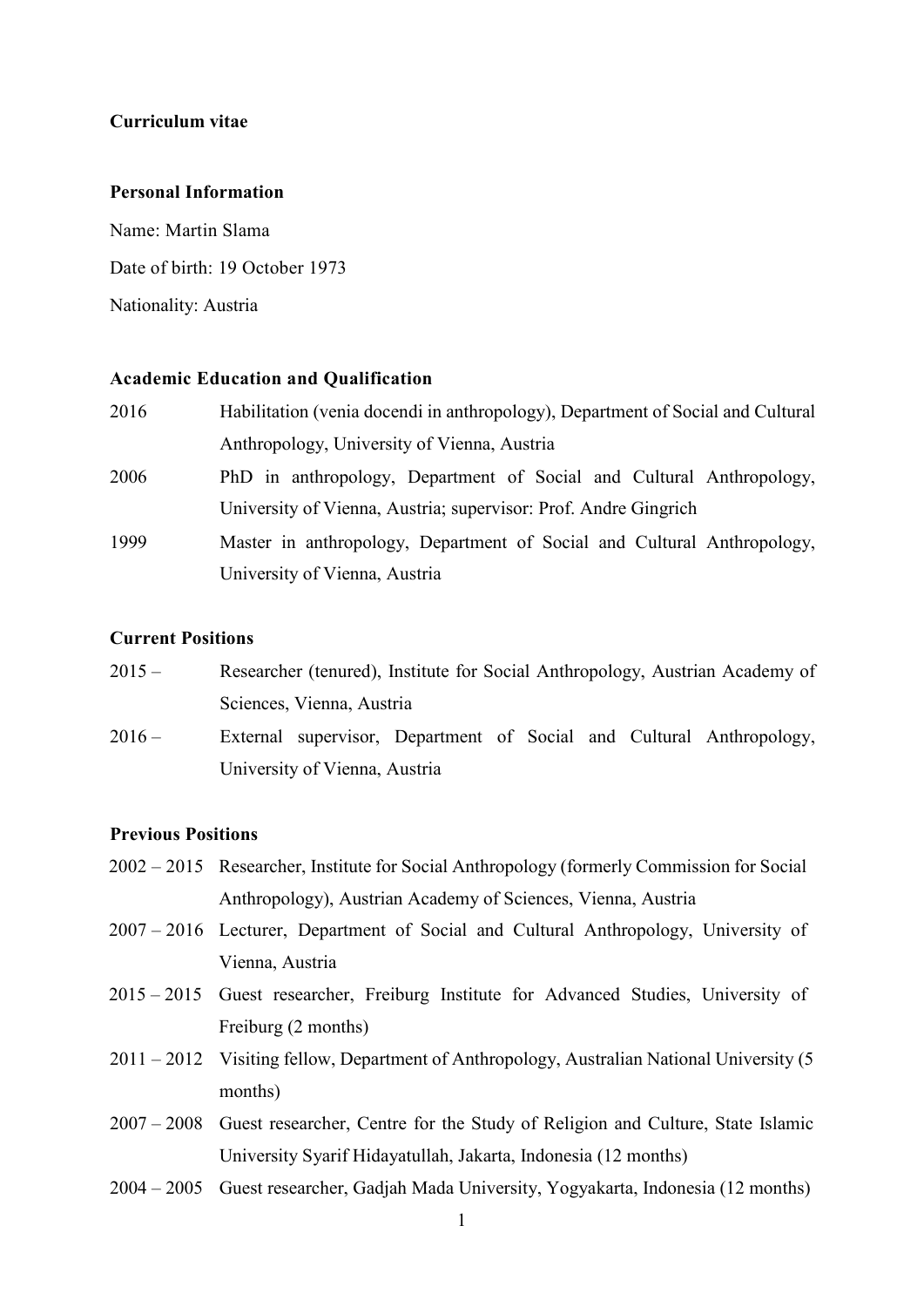2000 – 2001 Guest researcher, Gadjah Mada University, Yogyakarta, Indonesia (20 months)

#### **Grants and Projects**

- 2019 2022 PI: Social Media and Islamic Practice: Consequences of Being Digitally Pious in Indonesia
- 2019 2022 PI: Diasporic Hadhrami (Re-)Positioning in Indonesia's Changing Religious and Political Fields
- 2019 2022 PI: Religiosities of Housing, Socio-Economic Inequality and Notions of Emptiness in Insular Southeast Asia
- 2014 2018 PI: Austrian Science Fund (FWF) project: "Islamic (Inter)Faces of the Internet: Emerging Socialities and Forms of Piety in Indonesia"
- 2010 2013 Grant holder: Austrian Programme for Advanced Research and Technology (APART) grant. Project: "Among National Elites and Local Muslims. The Hadhrami Diaspora in Contemporary Indonesia"
- 2007 2010 Researcher: Austrian Science Fund (FWF) project directed by Prof. Andre Gingrich: "Networks of a Diaspora Society. Indonesian Hadhramis in the Homeland and in Peripheral Regions"
- 2003 2006 Researcher: Austrian Science Fund (FWF) project directed by Doz. Helmut Lukas: "Hadhramis in Indonesia. Ethnic Identity of Yemeni Diaspora Groups Today"
- 2002 2003 Researcher: Federal Ministry of Science funded project directed by Doz. Helmut Lukas: "Asia Research Database for Austrian Research in South and Southeast Asia"
- 2000 2011 Grants by ASEA-UNINET (ASEAN-European University Network) and the Office for International Relations, University of Vienna: Field research for PhD thesis on young internet users in Indonesia

#### **Ethnographic Fieldwork**

- 2014 2018 Indonesia: Java (Jakarta, Yogyakarta, Solo, Surabaya), South Sulawesi and the Moluccas. Research on Islamic uses of social media (in total 9 months).
- 2010 2012 Indonesia: Java (Jakarta, Surabaya), Bali, West Kalimantan (Pontianak) and the Moluccas (Ambon). Research on Hadhrami national and local elites (in total 9 months).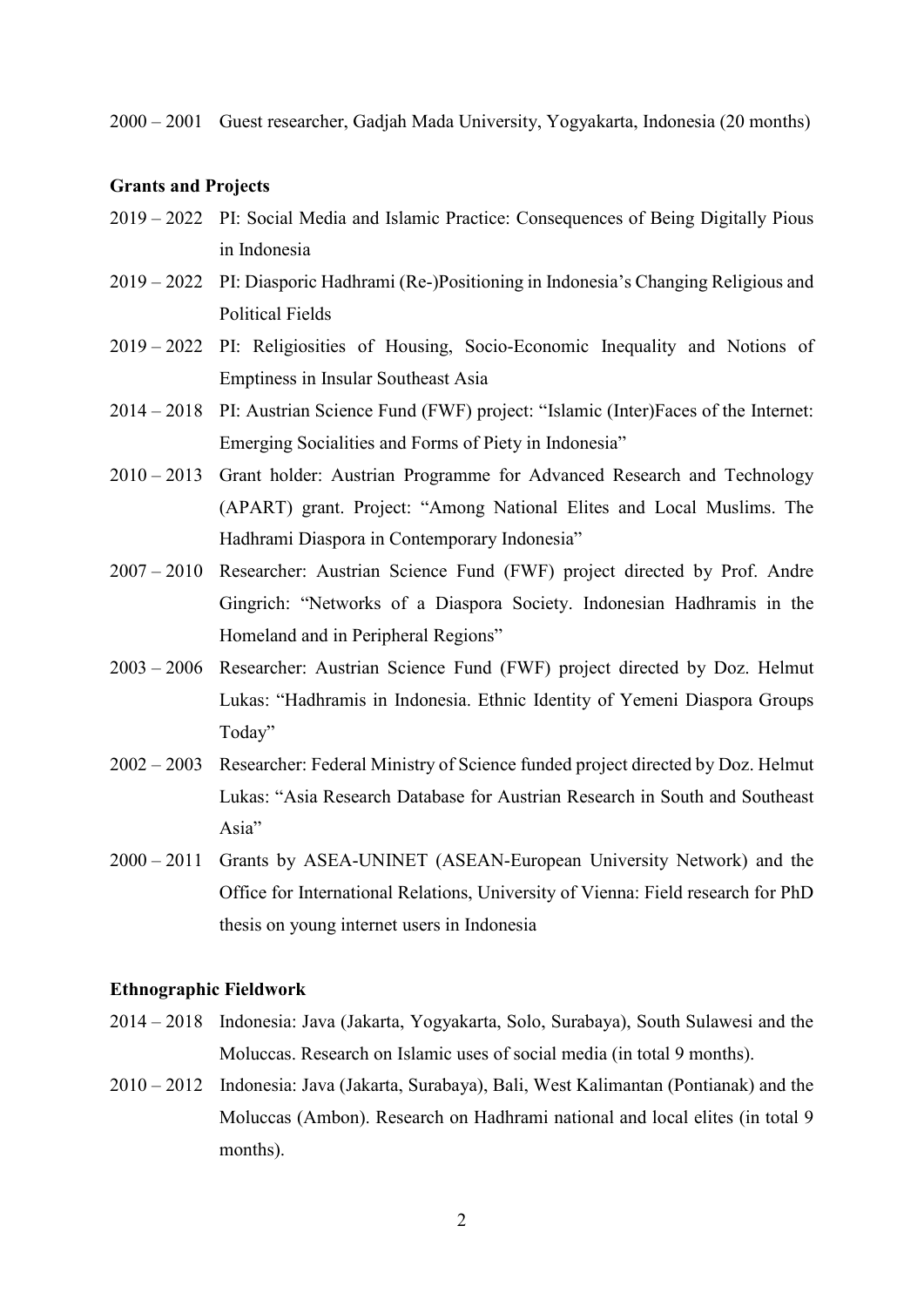- 2007 2009 Indonesia: Java (Jakarta, Surabaya), Bali, Central and North Sulawesi (Palu, Gorontalo, Manado), North Moluccas (Ternate) and West Papua (Sorong). Research on Eastern Indonesian Hadhrami networks (in total 14 months).
- 2003 2006 Indonesia: Java (Jakarta, Pekalongan, Solo, Surabaya) and Bali. Research on the major Hadhrami communities in Indonesia (in total 20 months).
- 2000 2001 Indonesia: Yogyakarta, Jakarta, Bandung. Research on young Indonesian internet users (in total 20 months).

## **Commissions of Trust**

- 2021 Advisory board member of the Routledge Series on Islam and Muslim Societies in Indonesia
- 2019 Advisory board member of the Oriental Institute at the Czech Academy of Sciences
- 2018 Advisory board member of the Palgrave Macmillan book series "Islam in Southeast Asia"
- 2018 Editorial board member *Penamas: Jurnal Penelitian Keagamaan dan Kemasyarakatan*
- 2015 Editorial board member *Asiascape: Digital Asia*
- 2015 Advisory board member *ASEAS – Austrian Journal of South-East Asian Studies*
- 2013 2021 Board member European Association for Southeast Asian Studies (EuroSEAS)
- 2010 Editorial board member *Jurnal Antropologi Indonesia*

# **Organisation of Scientific Meetings** (selection)

| 2022 | Workshop co-organizer "Humor, Coping and Resistance: Exploring Artful                |
|------|--------------------------------------------------------------------------------------|
|      | Practices and their Mediations", Austrian Academy of Sciences, Vienna                |
| 2021 | Panel co-convener, 11 <sup>th</sup> EuroSEAS Conference, Palacký University, Olomouc |
| 2019 | Panel co-convener, 10 <sup>th</sup> EuroSEAS Conference, Humboldt University, Berlin |
| 2019 | Panel co-convener, 7th International Symposium of the Jurnal Antropologi             |
|      | Indonesia, Gadjah Mada University, Yogyakarta                                        |
| 2018 | Co-organiser Anthropological Atelier "Imaginaries and Historiographies in/of         |
|      | Contested Regions", Czech Academy of Sciences, Prague, Czech Republic                |
| 2018 | organizer "Contemporary Media Practices<br>and Religious<br>Workshop                 |
|      | Encounters", Austrian Academy of Sciences, Vienna                                    |
| 2017 | Panel co-convener, 116 <sup>th</sup> Annual Meeting of the American Anthropological  |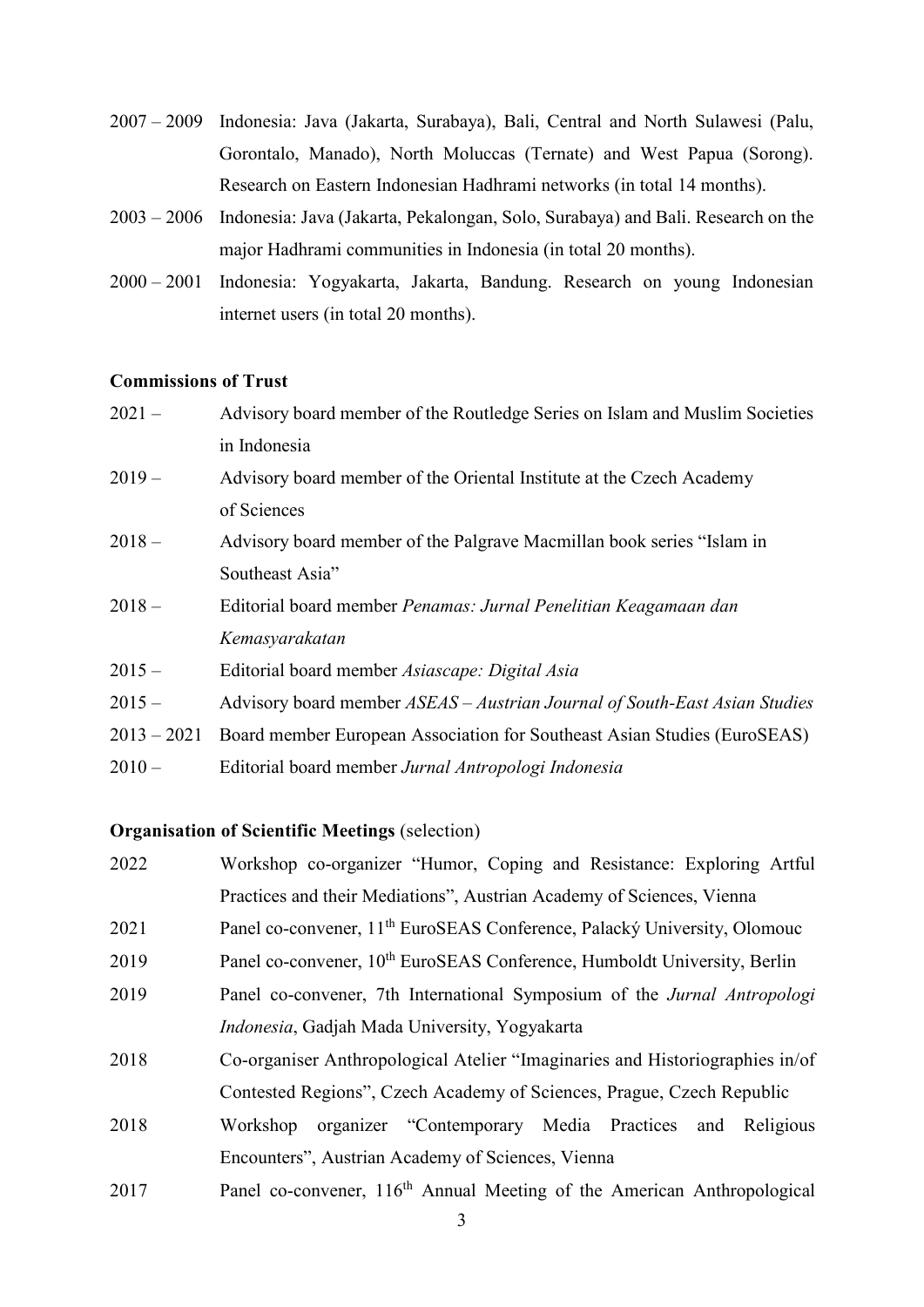Association, Washington DC

| 2017 | Panel co-convener, 9 <sup>th</sup> EuroSEAS Conference, University of Oxford |
|------|------------------------------------------------------------------------------|
| 2016 | Workshop co-organizer "Social Media and Islamic Practice in Southeast Asia", |

- Austrian Academy of Sciences, Vienna
- 2016 Panel co-convener, 6th International Symposium of the *Jurnal Antropologi Indonesia*, University of Indonesia, Jakarta
- 2015 Co-chair of the local organising committee of the 8<sup>th</sup> EuroSEAS Conference, Vienna

## **Invited Lectures** (selection)

| Invited lecture, Webinar "Indonesian Islam and the Digital World: Contestation     |
|------------------------------------------------------------------------------------|
| of Religion, Politics, and Ideology in the New Media", Universitas Hasyim          |
| Asy'ari, Jombang, Indonesia (online)                                               |
| Invited lecture, Online Ethnography Training Session, KU Leuven (online)           |
| Invited lecture, Social and Cultural Anthropology Colloquium, Department of        |
| Social Anthropology and Cultural Studies, University of Zurich                     |
| Invited paper, Workshop "Us and Them: Diasporas for Others in the Indian           |
| Ocean", Martin Luther University, Halle/Saale                                      |
| Invited lecture, Middle East Institute, National University of Singapore           |
| Invited paper, Workshop "Religious Speakers and Religious Speech -                 |
| Authority and Influence of Word and People", Goethe University,                    |
| Frankfurt/Main                                                                     |
| Keynote panel, The 3 <sup>rd</sup> Asiascape: Digital Asia Conference – Rethinking |
| Communities in the Age of the Digital, Leiden University                           |
| Invited paper, Workshop "Public/Private Differentiations from within Religion:     |
| An Asia-Pacific discussion", Zentrum Moderner Orient, Berlin                       |
| Invited paper, Workshop "After Soeharto: Twenty Years of Indonesia's               |
| Democratic Transformation", Oriental Institute of the Czech Academy of             |
| Sciences, Prague                                                                   |
| Keynote address, International Conference on the Dynamics of Hadhramis in          |
| Indonesia, Indonesian Institute of Sciences, Jakarta, Indonesia                    |
| Invited lecture, Emmy Noether Guest Lecture Series, Max Planck Institute for       |
| Social Anthropology, Halle/Saale                                                   |
| Invited paper, Indonesia Update Conference, Australian National University,        |
|                                                                                    |